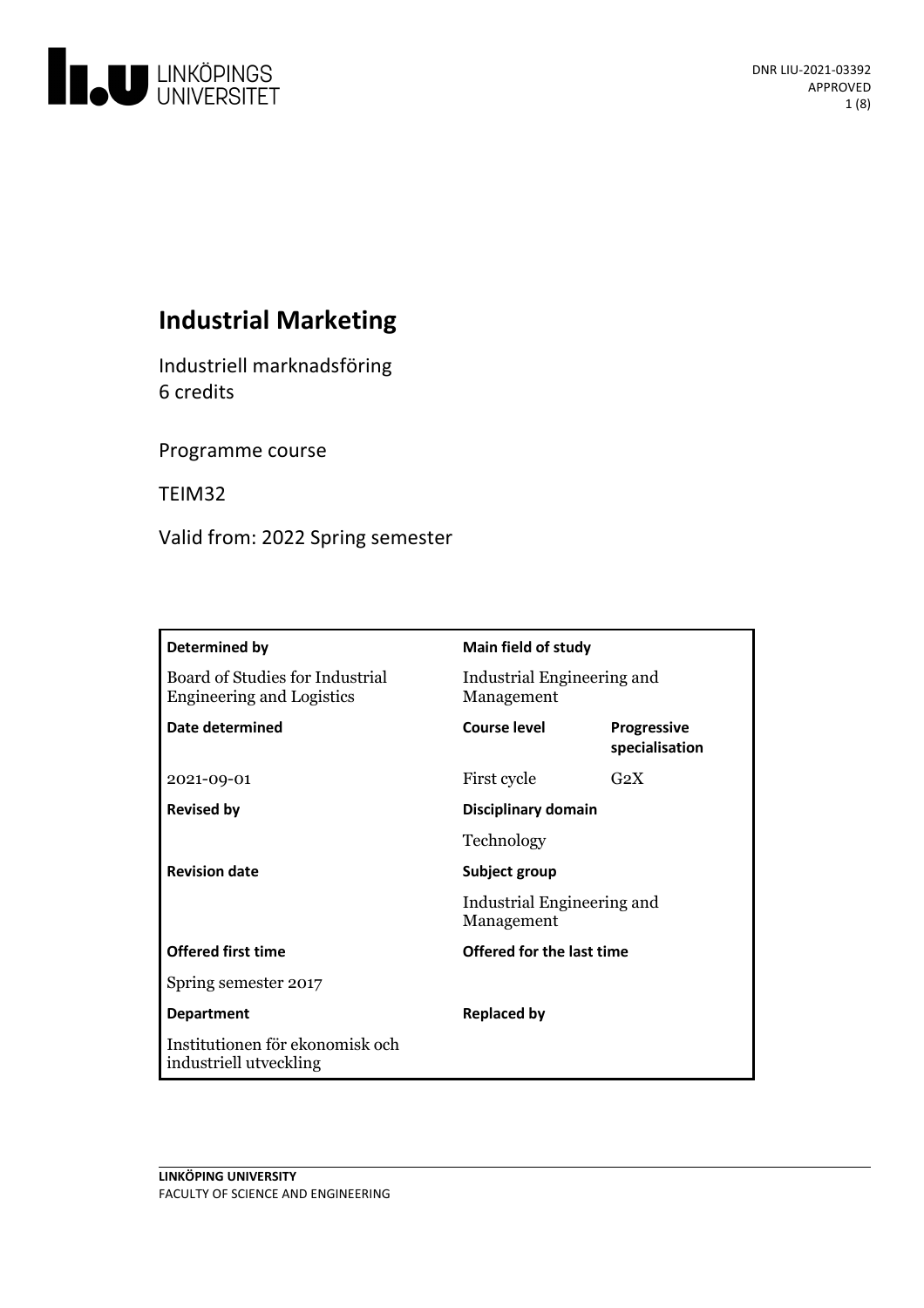# Course offered for

- Master of Science in Industrial Engineering and Management
- Master of Science in Industrial Engineering and Management International

# Prerequisites

Basic course in industrial engineering and management

# Intended learning outcomes

After completing the course a student should be able to:

- Describe and apply central models and methods in marketing with a focus
- $\bullet$  Perform a systematic analysis of a company, its product portfolio, and its environment from a marketing perspective, as well as understanding the impact of a new product/technology on the surrounding society.
- Apply relevant methods and tools in order to prepare a marketing plan, with a focus on market strategy aspects, in order to develop and launch a
- new product.<br>• Communicate marketing analyses and synthesized market information with a focus on market strategy aspects.

## Course content

Course content includes (among other things): Developing and launching new Diffusion of innovations and technology, Differentiation, Business strategy, Segmentation, Targeting, Positioning, Market channels, Pricing, Sustainable marketing, Service marketing, Value, Relationships, Value propositions.

# Teaching and working methods

The course consists of lectures, seminars, and assignment, as well as a larger project.

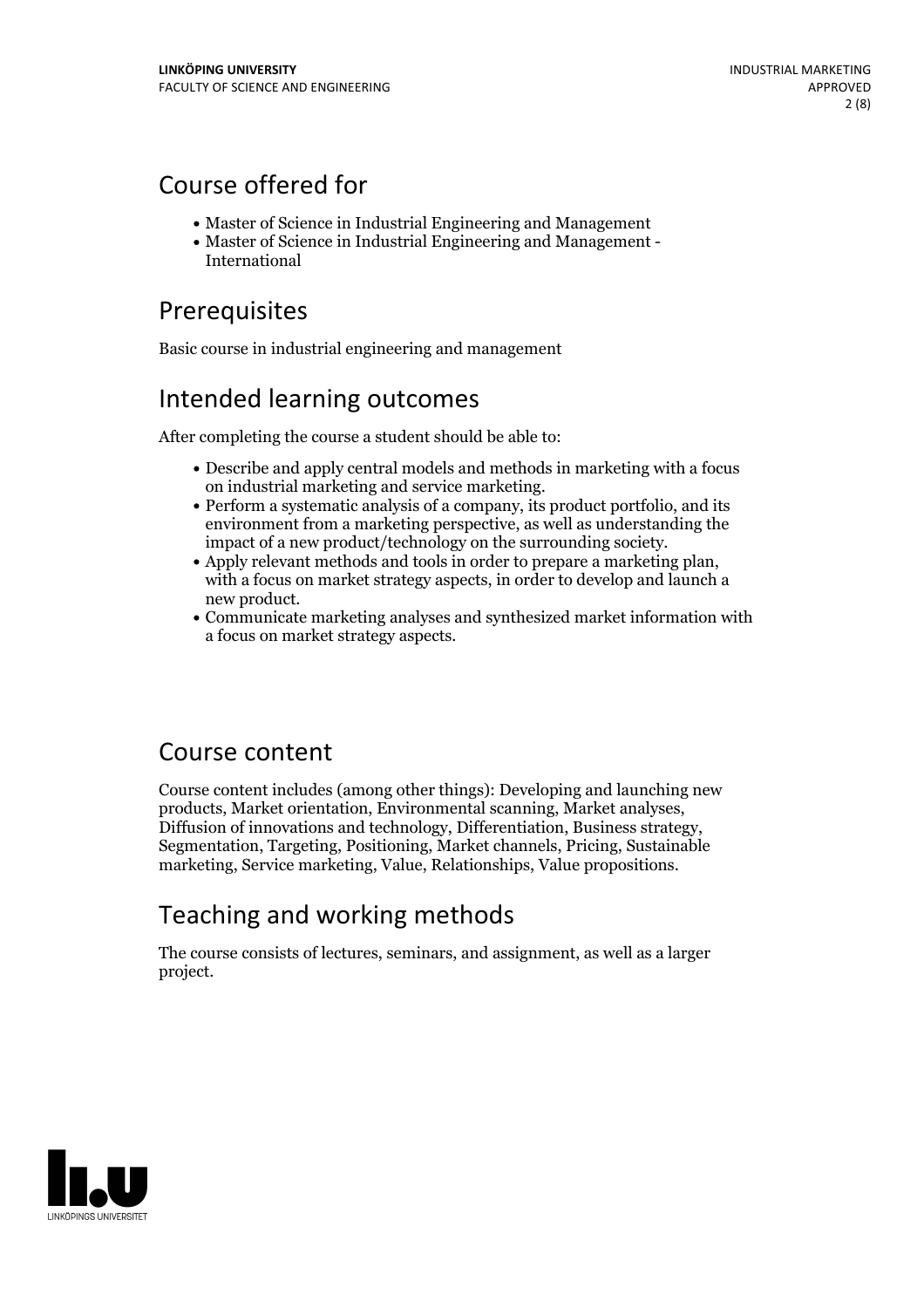## Examination

| PRA <sub>1</sub> | Project assignment  | 3 credits | U, 3, 4, 5 |
|------------------|---------------------|-----------|------------|
| TEN1             | Written examination | 3 credits | U, 3, 4, 5 |

The examination also consists of a number of mandatory assignments.

## Grades

Four-grade scale, LiU, U, 3, 4, 5

# Other information

Supplementary courses:

Industrial Market Research, Industrial Market and Technology Strategies, International Business, Industrial service development and Industrial sales

## **About teaching and examination language**

The teaching language is presented in the Overview tab for each course. The examination language relates to the teaching language as follows:

- If teaching language is "Swedish", the course as a whole could be given in Swedish, or partly in English. Examination language is Swedish, but parts
- of the examination can be in English. If teaching language is "English", the course as <sup>a</sup> whole is taught in English. Examination language is English. If teaching language is "Swedish/English", the course as <sup>a</sup> whole will be
- taught in English if students without prior knowledge of the Swedish language participate. Examination language is Swedish or English depending on teaching language.

## **Other**

The course is conducted in a manner where both men's and women's experience and knowledge are made visible and developed.

The planning and implementation of a course should correspond to the course syllabus. The course evaluation should therefore be conducted with the course syllabus as a starting point.

If special circumstances prevail, the vice-chancellor may in a special decision specify the preconditions for temporary deviations from this course syllabus, and delegate the right to take such decisions.

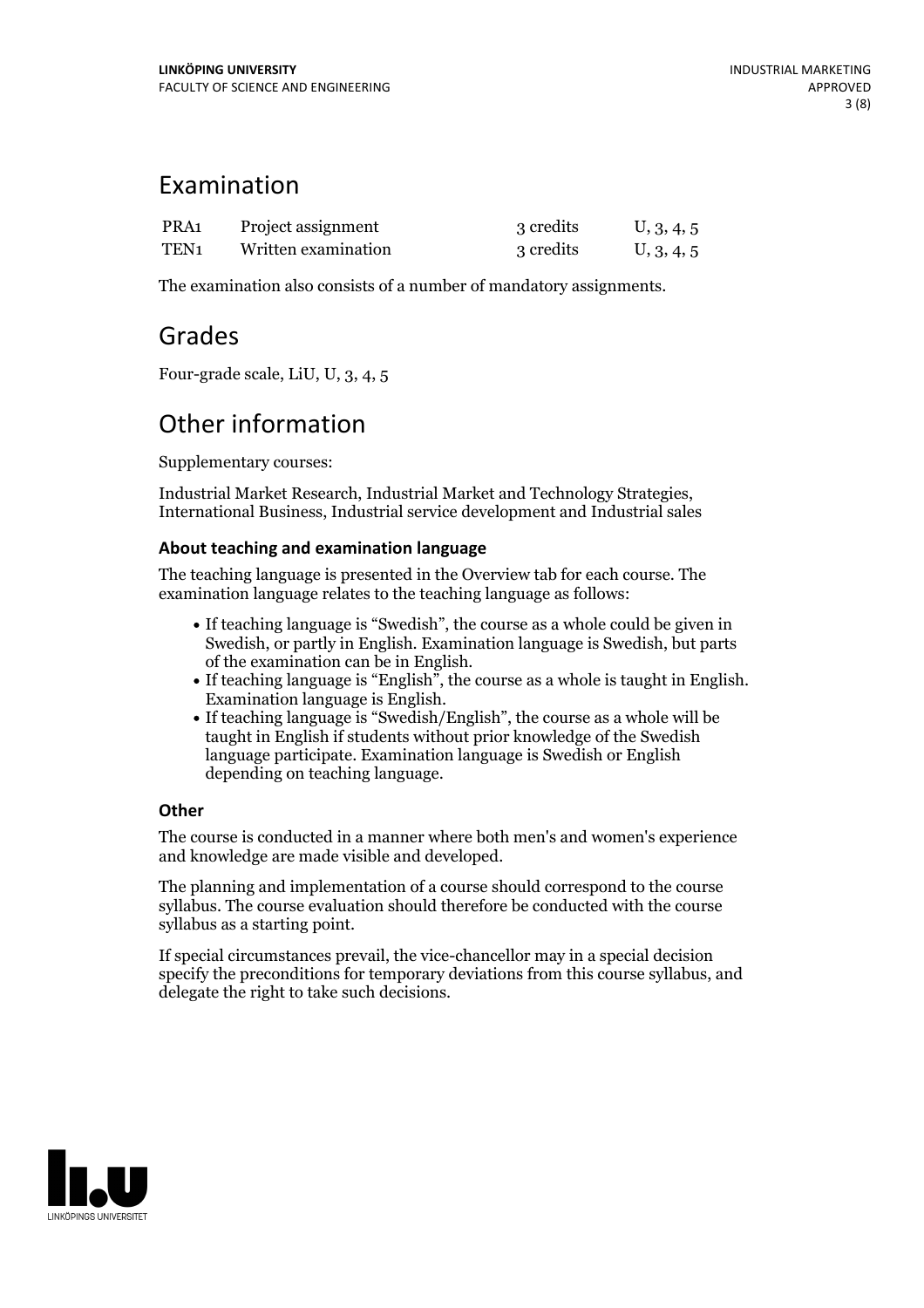# **Common rules**

## Course syllabus

A syllabus must be established for each course. The syllabus specifies the aim and contents of the course, and the prior knowledge that a student must have in order to be able to benefit from the course.

## Timetabling

Courses are timetabled after a decision has been made for this course concerning its assignment to a timetable module.

## Interruption in and deregistration from a course

The LiU decision, Guidelines concerning confirmation of participation in education (Dnr LiU-2020-02256), states that interruptions in study are to be recorded in Ladok. Thus, all students who do not participate in a course for which they have registered must record the interruption, such that the registration on the course can be removed. Deregistration from or interrupting a course is carried out using <sup>a</sup> web-based form: https://www.lith.liu.se/for- [studenter/kurskomplettering?l=en.](https://www.lith.liu.se/for-studenter/kurskomplettering?l=en)

## Cancelled courses and changes to the course syllabus

Courses with few participants (fewer than 10) may be cancelled or organised in a manner that differs from that stated in the course syllabus. The Dean is to deliberate and decide whether a course is to be cancelled or changed from the course syllabus.

## Guidelines relating to examinations and examiners

For details, see Guidelines for education and examination for first-cycle and second-cycle education at Linköping University, Dnr LiU-2020-04501 [\(http://styrdokument.liu.se/Regelsamling/VisaBeslut/917592\)](http://styrdokument.liu.se/Regelsamling/VisaBeslut/917592).

An examiner must be employed as a teacher at LiU according to the LiU Regulations for Appointments, Dnr LiU-2021-01204 [\(https://styrdokument.liu.se/Regelsamling/VisaBeslut/622784](https://styrdokument.liu.se/Regelsamling/VisaBeslut/622784)). For courses in second-cycle, the following teachers can be appointed as examiner: Professor (including Adjunct and Visiting Professor), Associate Professor (including Adjunct), Senior Lecturer (including Adjunct and Visiting Senior Lecturer), Research Fellow, or Postdoc. For courses in first-cycle, Assistant Lecturer (including Adjunct and Visiting Assistant Lecturer) can also be appointed as examiner in addition to those listed for second-cycle courses. In exceptional cases, a Part-time Lecturer can also be appointed as an examiner at both first- and second cycle, see Delegation of authority for the Board of Faculty of Science and Engineering.

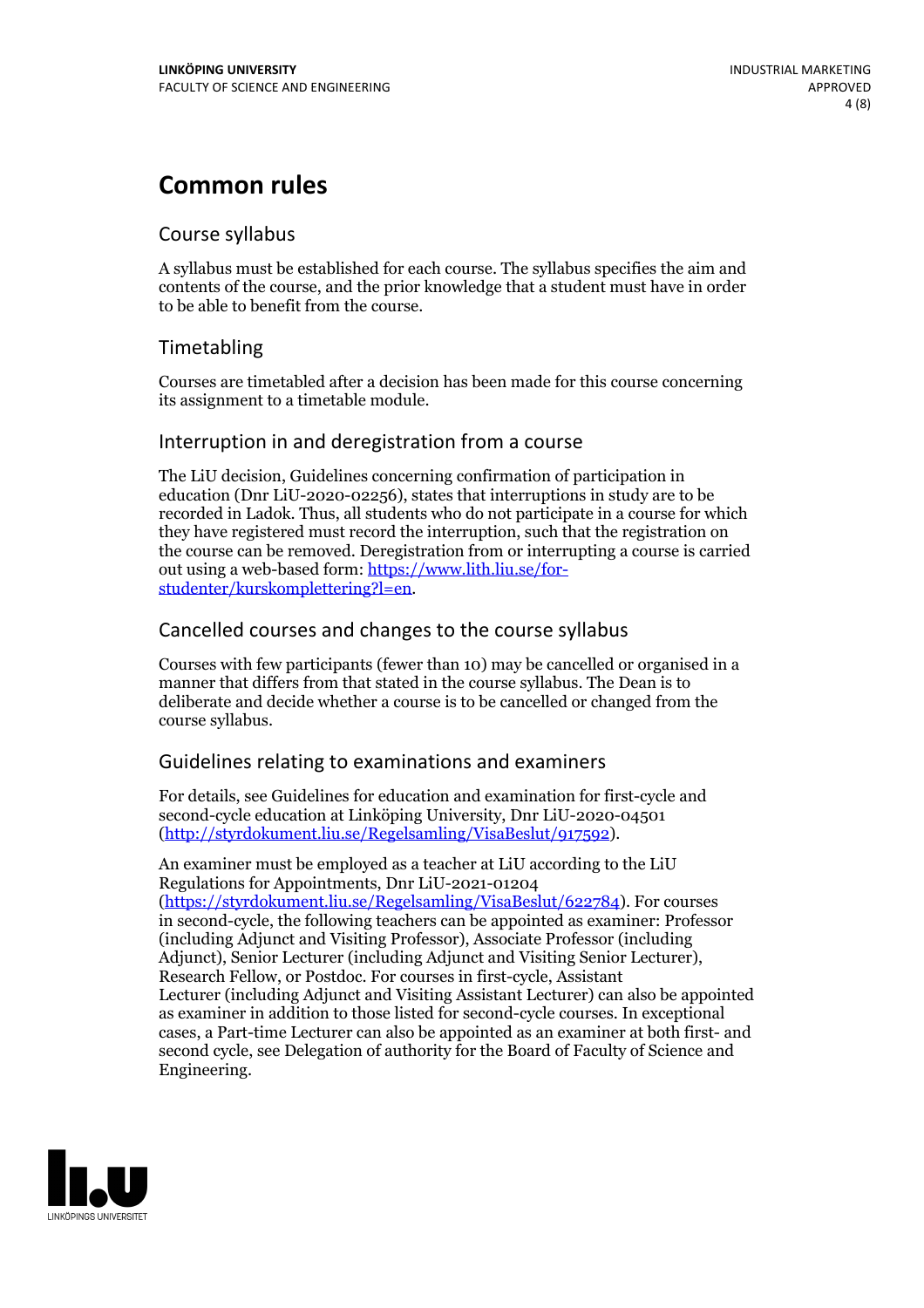## Forms of examination

#### **Principles for examination**

Written and oral examinations and digital and computer-based examinations are held at least three times a year: once immediately after the end of the course, once in August, and once (usually) in one of the re-examination periods. Examinations held at other times are to follow a decision of the faculty programme board.

Principles for examination scheduling for courses that follow the study periods:

- courses given in VT1 are examined for the first time in March, with re-examination in June and August
- courses given in VT2 are examined for the first time in May, with re-examination in August and October
- courses given in HT1 are examined for the first time in October, with re-examination in January and August
- courses given in HT2 are examined for the first time in January, with re-examination in March and in August.

The examination schedule is based on the structure of timetable modules, but there may be deviations from this, mainly in the case of courses that are studied and examined for several programmes and in lower grades (i.e. 1 and 2).

Examinations for courses that the faculty programme board has decided are to be held in alternate years are held three times during the school year in which the course is given according to the principles stated above.

Examinations for courses that are cancelled orrescheduled such that they are not given in one or several years are held three times during the year that immediately follows the course, with examination scheduling that corresponds to the scheduling that was in force before the course was cancelled or rescheduled.

When a course, or a written examination (TEN, DIT, DAT), is given for the last time, the regular examination and two re-examinations will be offered. Thereafter, examinations are phased out by offering three examinations during the following academic year at the same times as the examinations in any substitute course. If there is no substitute course, three examinations will be offered during re- examination periods during the following academic year. Other examination times are decided by the faculty programme board. In all cases above, the examination is also offered one more time during the academic year after the following, unless the faculty programme board decides otherwise. In total, 6 re-examinations are offered, of which 2 are regular re-examinations. In the examination registration system, the examinations given for the penultimate time and the last time are denoted.

If a course is given during several periods of the year (for programmes, or on different occasions for different programmes) the faculty programme board or boards determine together the scheduling and frequency of re-examination occasions.

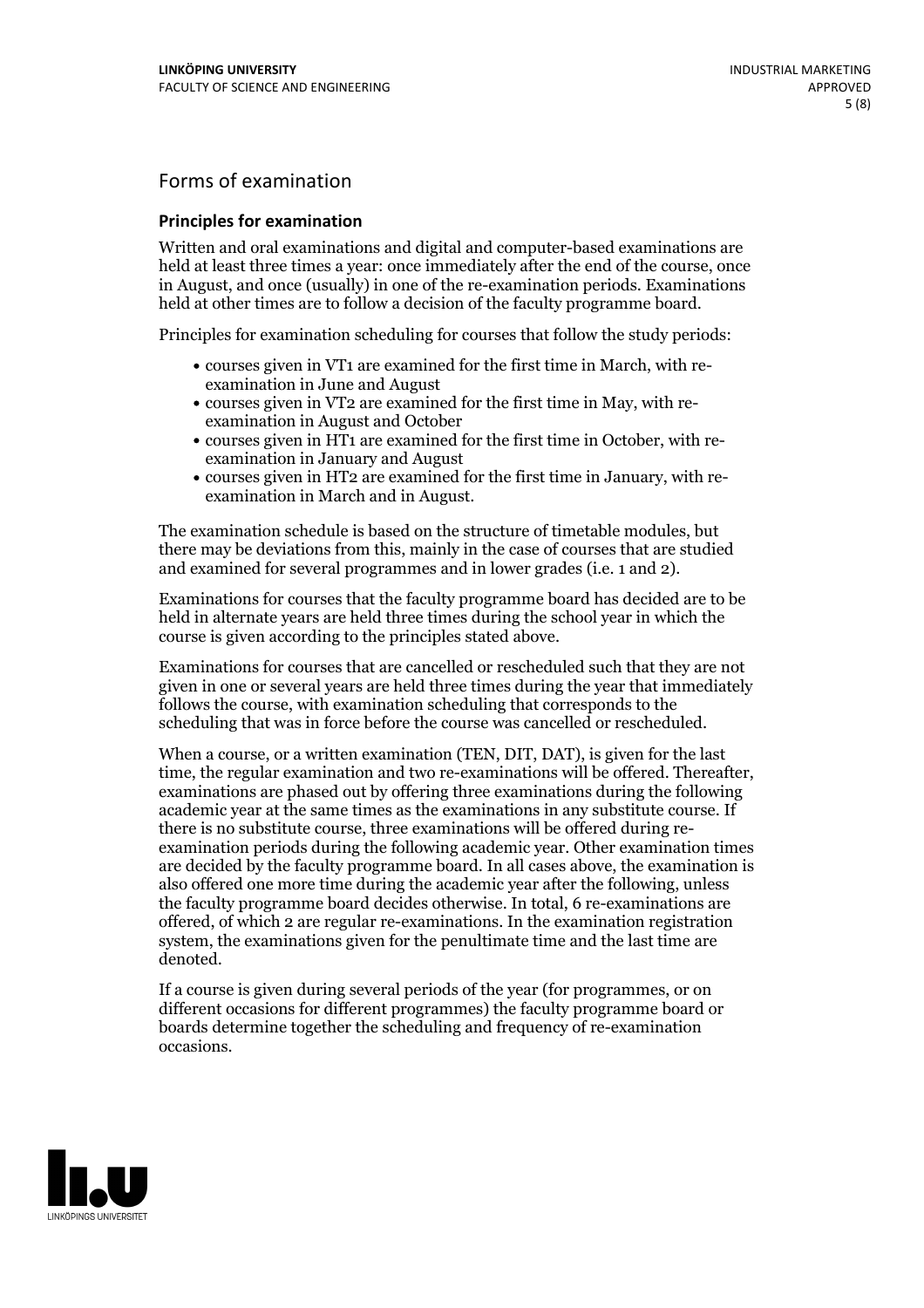#### **Retakes of other forms of examination**

Regulations concerning retakes of other forms of examination than written examinations and digital and computer-based examinations are given in the LiU guidelines for examinations and examiners, [http://styrdokument.liu.se/Regelsamling/VisaBeslut/917592.](http://styrdokument.liu.se/Regelsamling/VisaBeslut/917592)

#### **Course closure**

For Decision on Routines for Administration of the Discontinuation of Educational Programs, Freestanding Courses and Courses in Programs, see DNR LiU-2021-04782. After a decision on closure and after the end of the discontinuation period, the students are referred to a replacement course (or similar) according to information in the course syllabus or programme syllabus. If a student has passed some part/parts of a closed program course but not all, and there is an at least partially replacing course, an assessment of crediting can be made. Any crediting of course components is made by the examiner.

### **Registration for examination**

In order to take an written, digital or computer-based examination, registration in advance is mandatory, see decision in the university's rule book [https://styrdokument.liu.se/Regelsamling/VisaBeslut/622682.](https://styrdokument.liu.se/Regelsamling/VisaBeslut/622682) An unregistered student can thus not be offered a place. The registration is done at the Student Portal or in the LiU-app during the registration period. The registration period opens 30 days before the date of the examination and closes 10 days before the date of the examination. Candidates are informed of the location of the examination by email, four days in advance.

## **Code of conduct for students during examinations**

Details are given in a decision in the university's rule book: <http://styrdokument.liu.se/Regelsamling/VisaBeslut/622682>.

#### **Retakes for higher grade**

Students at the Institute of Technology at LiU have the right to retake written examinations and digital and computer-based examinations in an attempt to achieve a higher grade. This is valid for all examination components with code "TEN", "DIT" and "DAT". The same right may not be exercised for other examination components, unless otherwise specified in the course syllabus.

A retake is not possible on courses that are included in an issued degree diploma.

#### **Grades**

The grades that are preferably to be used are Fail (U), Pass (3), Pass not without distinction  $(4)$  and Pass with distinction  $(5)$ .

- Grades U, 3, 4, 5 are to be awarded for courses that have written or digital examinations.<br>• Grades Fail (U) and Pass (G) may be awarded for courses with a large
- degree of practical components such as laboratory work, project work and

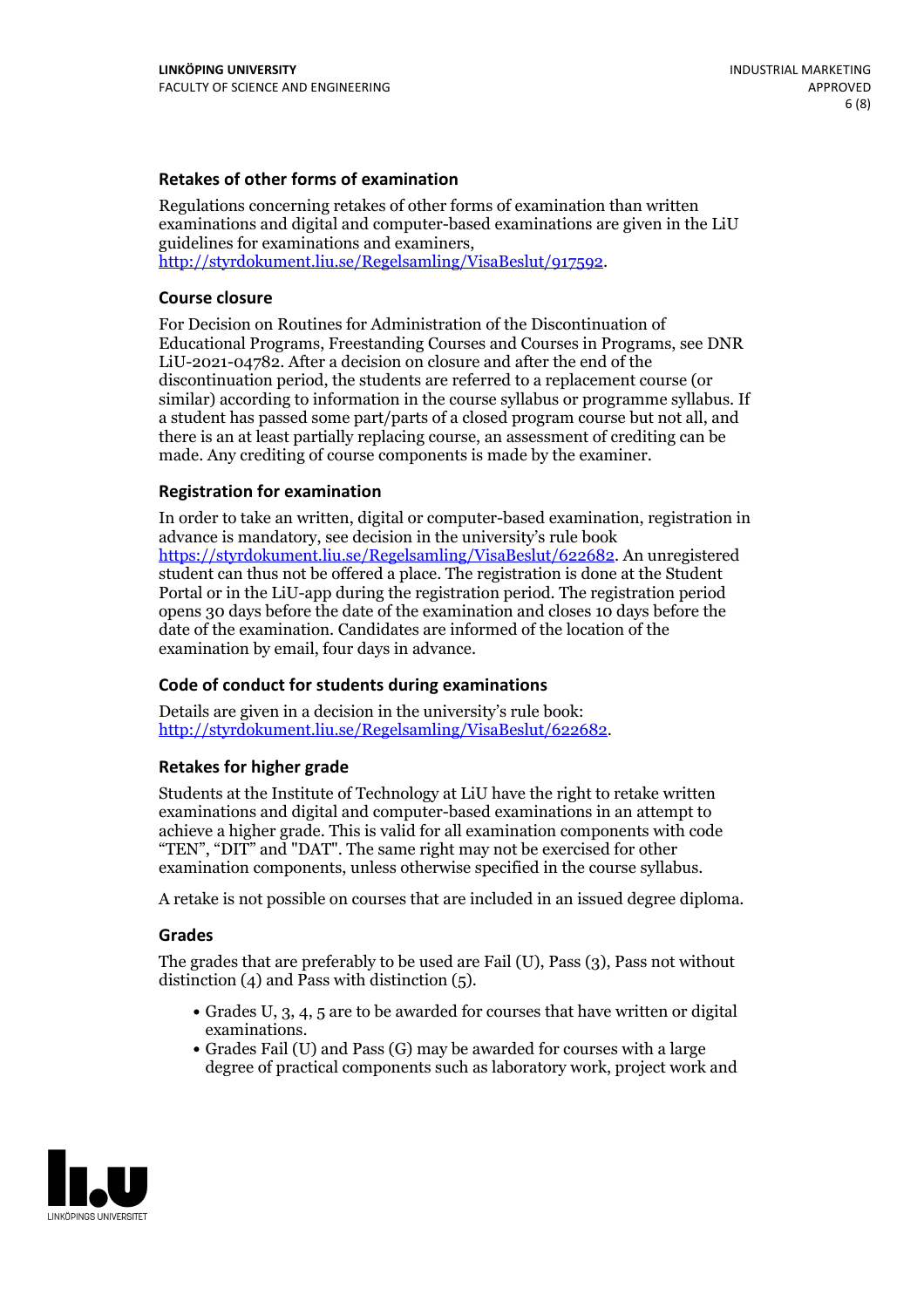group work.<br>• Grades Fail (U) and Pass (G) are to be used for degree projects and other independent work.

#### **Examination components**

The following examination components and associated module codes are used at the Faculty of Science and Engineering:

- Grades U, 3, 4, 5 are to be awarded for written examinations (TEN) and
- digital examinations (DIT).<br>• Examination components for which the grades Fail (U) and Pass (G) may be awarded are laboratory work (LAB), project work (PRA), preparatory written examination (KTR), digital preparatory written examination (DIK), oral examination (MUN), computer-based examination (DAT), home
- assignment (HEM), and assignment (UPG).<br>• Students receive grades either Fail (U) or Pass (G) for other examination components in which the examination criteria are satisfied principally through active attendance such as tutorial group (BAS) or examination item
- (MOM).<br>• Grades Fail (U) and Pass (G) are to be used for the examination components Opposition (OPPO) and Attendance at thesis presentation (AUSK) (i.e. part of the degree project).

In general, the following applies:

- 
- Mandatory course components must be scored and given <sup>a</sup> module code. Examination components that are not scored, cannot be mandatory. Hence, it is voluntary to participate in these examinations, and the voluntariness must be clearly stated. Additionally, if there are any associated conditions to
- the examination component, these must be clearly stated as well.<br>• For courses with more than one examination component with grades U,3,4,5, it shall be clearly stated how the final grade is weighted.

For mandatory components, the following applies (in accordance with the LiU Guidelines for education and examination for first-cycle and second-cycle education at Linköping University,<br>[http://styrdokument.liu.se/Regelsamling/VisaBeslut/917592\)](http://styrdokument.liu.se/Regelsamling/VisaBeslut/917592):

If special circumstances prevail, and if it is possible with consideration of the nature of the compulsory component, the examiner may decide to replace the compulsory component with another equivalent component.

For possibilities to alternative forms of examinations, the following applies (in accordance with the LiU Guidelines for education and examination for first-cycle [http://styrdokument.liu.se/Regelsamling/VisaBeslut/917592\)](http://styrdokument.liu.se/Regelsamling/VisaBeslut/917592):

If the LiU coordinator for students with disabilities has granted a student the right to an adapted examination for a written examination in an examination hall, the student has the right to it.